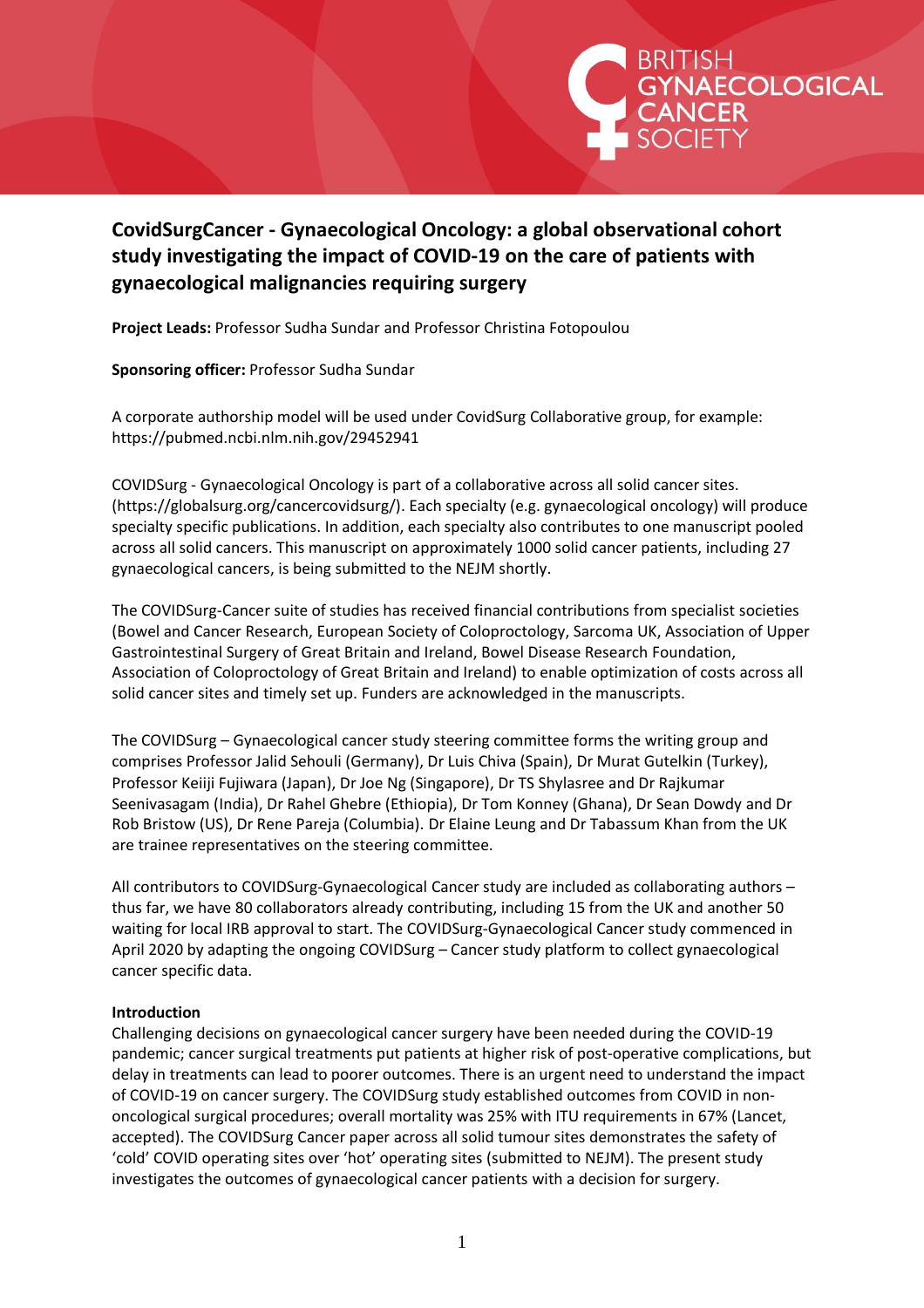#### **Methodology**

Eligible hospitals/centers: Any hospitals/centers performing elective gynaecological cancer surgery.

Inclusion criteria:

- Patients who are undergoing surgery for gynaecological cancers with curative intent or lifeprolonging intent during the COVID-19 pandemic.
- Patients with gynaecological cancers that would have been planned for curative or lifeprolonging cancer surgery in the pre-COVID-era, who have surgery delayed or cancelled during the COVID-19 pandemic.
- Patients who are undergoing surgery for gynaecological cancers with curative intent or lifeprolonging intent during the COVID-19 pandemic with/who develop COVID-19.

Key study outcomes:

- Primary: 30-day postoperative COVID-19 infection rate.
- Secondary: 30-day postoperative mortality and critical care admission; delay in surgery >4 weeks; progression to inoperable or incurable disease at 3 months.

Data collection period: 3 months from the time of emergence of COVID-19 in the enrolled hospitals (as identified by local investigators). Both retrospective and prospective data collection are permissible. Data on background hospital CRITCON levels will be collected ([https://www.londonccn.nhs.uk/media/1485/critcon-2013-14.pdf\)](https://www.londonccn.nhs.uk/media/1485/critcon-2013-14.pdf)

Follow up: 3 months from the time of study entry (when care decision was made) for each participant.

Data storage: Anonymised data is collected and stored in a secure online platform (REDCap). No sample size has been calculated, given current trajectory, we anticipate around 2000 study patients

Research Ethics Committee Approval: In the UK, this is considered an audit. International contributors seek local permissions as appropriate. The study is NCRI badged and supported by the RCS and RCOG.

#### **Discussion**

This is the only ongoing international study investigating outcomes from planned cancer surgery and will provide valuable data for health systems, clinicians and patients to manage gynaecological cancer. As the study is across countries, at different points during the pandemic, this will give insight into anticipated outcomes across different transmission rates. Finally, the study will help in benchmarking outcomes and reinforce the BGCS as a leader in gynaecological cancer care.

Update since grant award

BGCS has been acknowledged as funder in the following Outputs

1.

Elective surgery cancellations due to the COVID ‐19 pandemic: global predictive modelling to inform surgical recovery plans COVIDSurg [Collaborative](https://bjssjournals.onlinelibrary.wiley.com/action/doSearch?ContribAuthorStored=COVIDSurg+Collaborative) First published: 12 May 2020 British Journal of Surgery